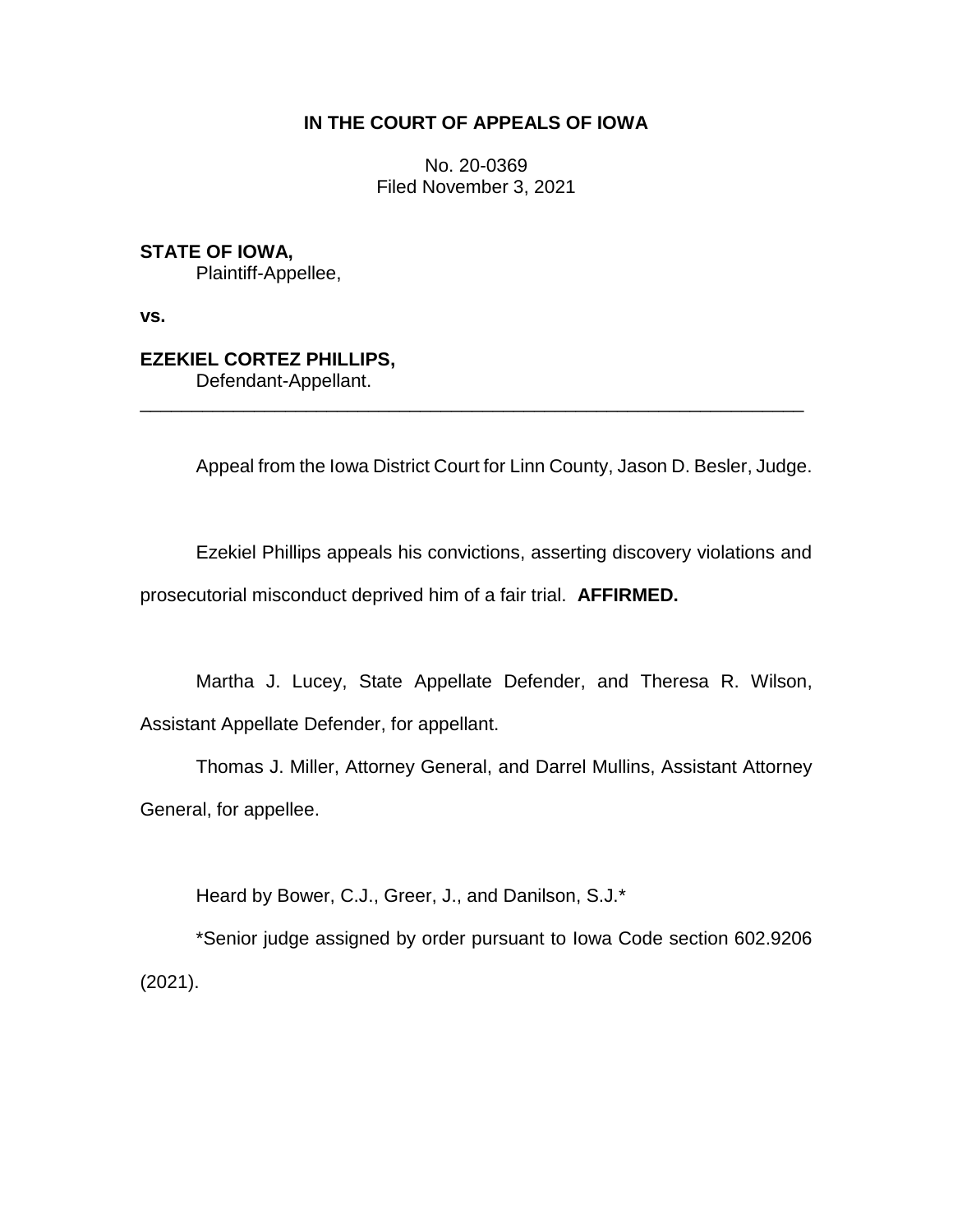## **BOWER, Chief Judge.**

Ezekiel Cortez Phillips Jr. appeals his convictions for first-degree murder, attempted murder, willful injury causing serious injury, and going armed with intent. Phillips asserts the court failed to adequately sanction the State for its violation of discovery orders, failure to disclose favorable evidence, and pattern of repeated prosecutorial misconduct. Consequently, he maintains the court abused its discretion in denying his motions for mistrial or new trial. We affirm.

## **I. Background Facts**

In December 2018, Phillips was dating Mone Dotson. Late on December 18, Phillips and Dotson argued on the phone. Dotson's friend Tyonna Nathan was at Dotson's apartment with her at the time. Tyrice Douglas also came to the apartment where the three smoked marijuana. The trio went to a store and broadcast a livestream video, and then they returned to Dotson's apartment to eat and smoke some more. Dotson and Douglas retreated to her bedroom.

A man entered the apartment around 2:30 the next morning with a gun. Nathan, who was sitting on the couch and talking on the phone but not wearing her glasses at the time, identified the person as Phillips. The man walked directly to the bedroom, said "Where that n\*\*\*\* at?", and opened fire. Dotson and Douglas each sustained multiple gunshot wounds.

Nathan ran from the apartment and called 911, reporting Dotson's boyfriend "Ziek" shot her. Dotson, who had multiple gunshot wounds and was bleeding, ran to the bathroom and also called 911. The man left the apartment as Douglas lay unconscious on the bed. The man returned to the apartment, and the ensuing confrontation was recorded during Dotson's 911 call. Dotson escaped and found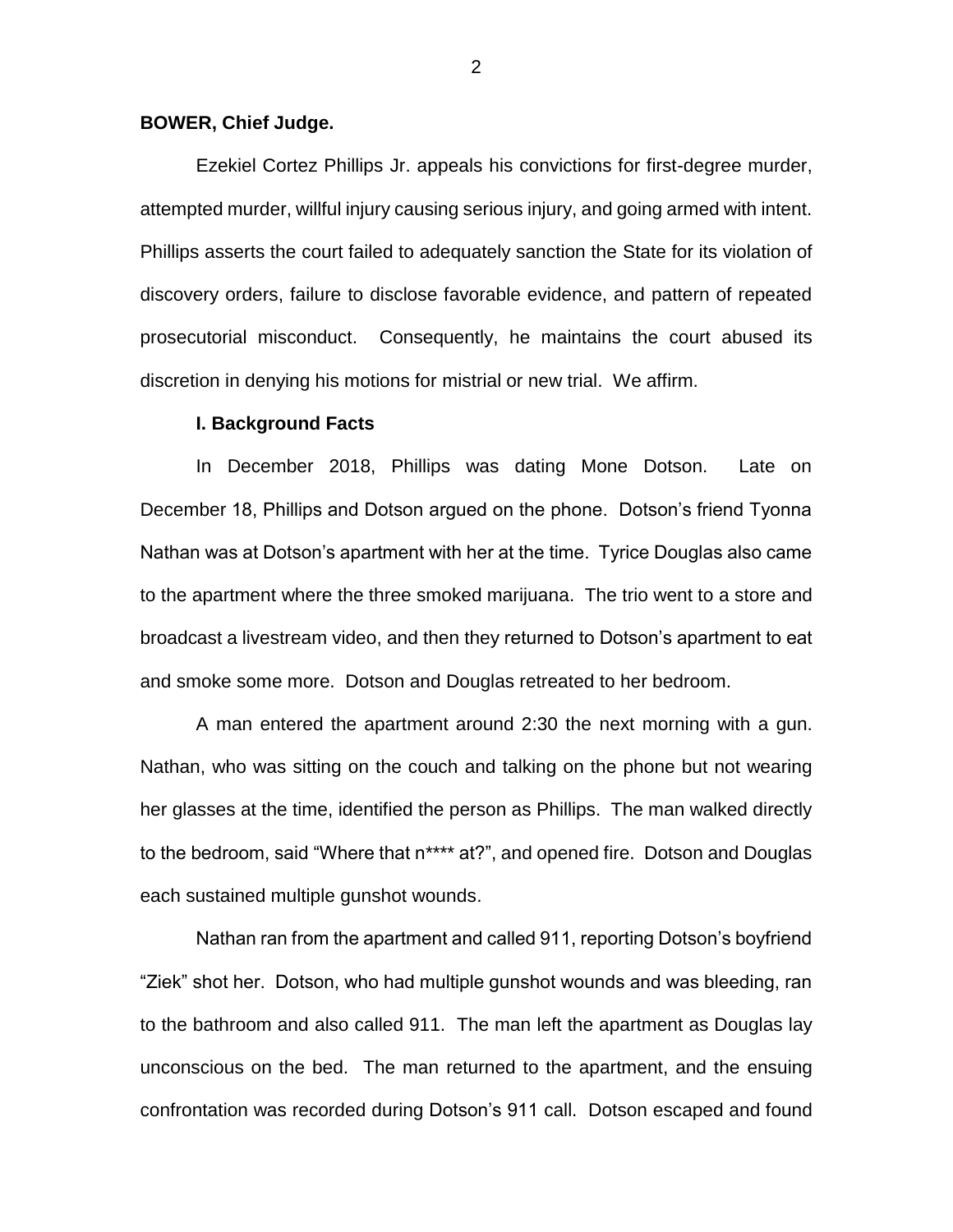help at a house three blocks away. She called 911 again and told the operator Phillips was the shooter. First-responders found Douglas unconscious in the bedroom with multiple gunshot wounds. His injuries required surgery and significant treatment. Dotson was also hospitalized.

On December 20, officers found and arrested Phillips. Phillips said he heard about the shooting but denied any involvement. Officers searched Phillips's residence and found the same type of shoe as the shooter wore, but no blood or incriminating DNA was found on any of Phillips's seized property. The officers did not find any indication Phillips owned a gun, and the shell casings found in Dotson's apartment did not yield fingerprint evidence.

In March 2019, Douglas was released from the hospital but was still paralyzed on one side. On May 2, Douglas returned to the hospital. He was suffering from an esophageal ulcer, thromboembolism, and abscesses on his brain. He died on May 6. The medical examiner opined a bacterial infection, which resulted from one of Douglas's December 2018 gunshot wounds, spread to his brain. The medical examiner determined "complications of remote gunshot wounds" caused Douglas's death.

#### **II. Proceedings**

On January 4, 2019, Phillips was charged via trial information with two counts of attempted murder, two counts of willful injury causing serious injury, and one count of going armed with intent. Phillips pleaded not guilty and demanded a speedy trial.

On February 6, Phillips filed a discovery motion, seeking an order compelling the State to provide for inspection, copying, or testing of an extensive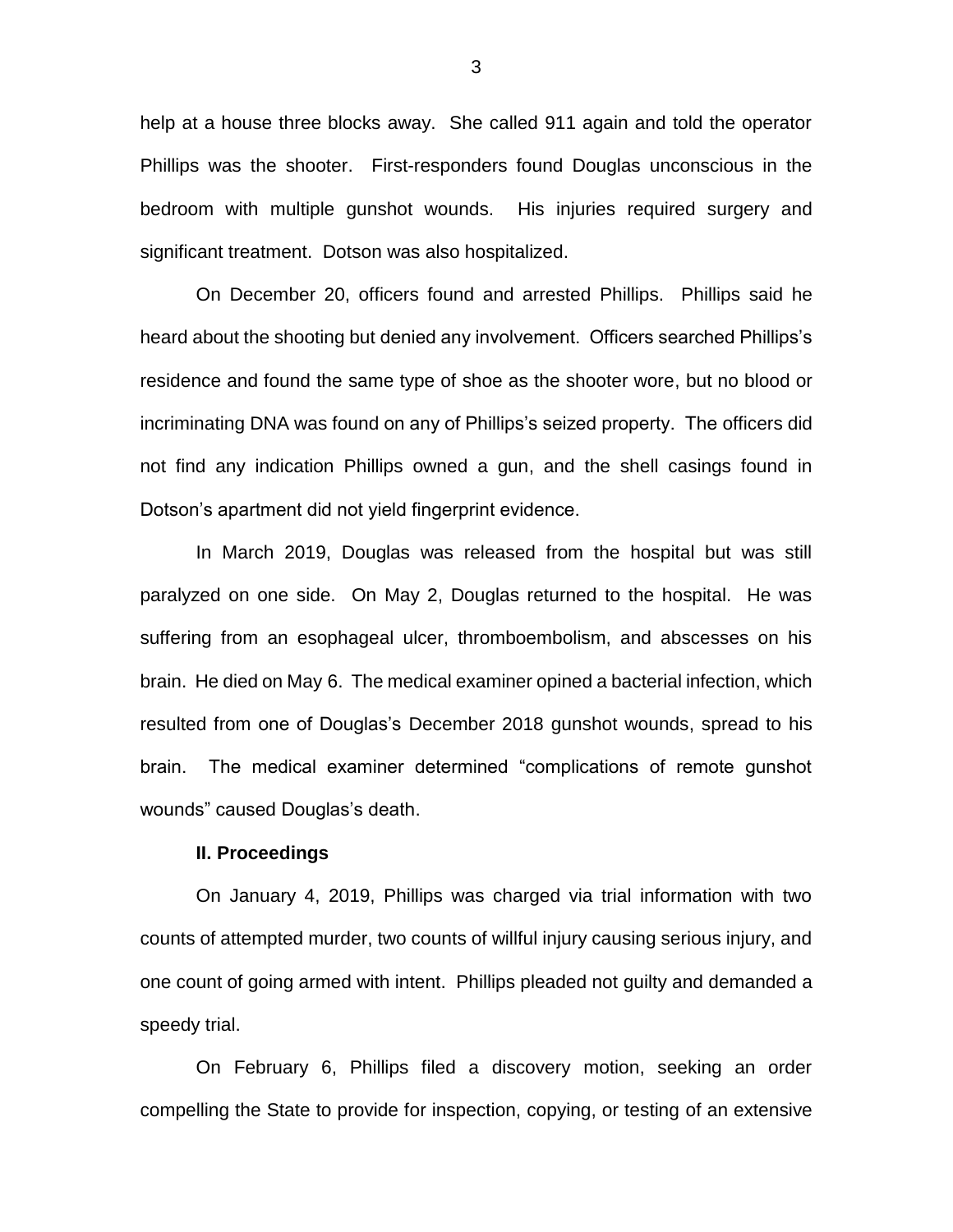list of evidentiary items "material to the preparation of the defense, or are intended for use by the state as evidence at the trial."<sup>1</sup> The court granted the motion. Neither the motion nor the order provided a date by which the materials were to be produced. 2

On February 28, Phillips waived his right to a speedy trial, and a jury trial was scheduled to start on May 6. After an April 11 pretrial conference, trial was continued until September.

In July, the State moved to amend the counts of attempted murder and willful injury concerning Douglas with a charge of first-degree murder. A copy of the autopsy report was provided to Phillips. On August 7, defense counsel requested any medical records related to the autopsy report. The county attorney advised no other medical documents had yet been received.

On August 23, after a hearing on the motion to amend the trial information, the court denied the motion, finding murder constituted a wholly new and different offense. On September 5, the State filed a new trial information charging Phillips with first-degree murder and moved to consolidate the two cases. Phillips's

 $\overline{a}$ 

<sup>&</sup>lt;sup>1</sup> The relevant portions of the motion sought production of "[a]ll the results or reports of any scientific or physical tests or experiments made in connection with the alleged offenses, including but not limited to DCI laboratory reports and medical records" and "[a]ll contents of the investigating law enforcement agencies electronic and physical files compiles as a result of the investigation into the allegations underlying the Information filed in this case matter." Phillips also asked for orders "compelling the State to inform [him] of all evidence known to the State and its officers which is material to the credibility, reliability, and/or impeachment of all the State's witnesses" and "compelling the State of Iowa to comply with its continuing duty [of] disclosure under [Iowa] Rule [of Criminal Procedure] 2.14(5)."  $2$  At this time, the Cedar Rapids Police Department already had received Dotson's medical records and Douglas's initial records.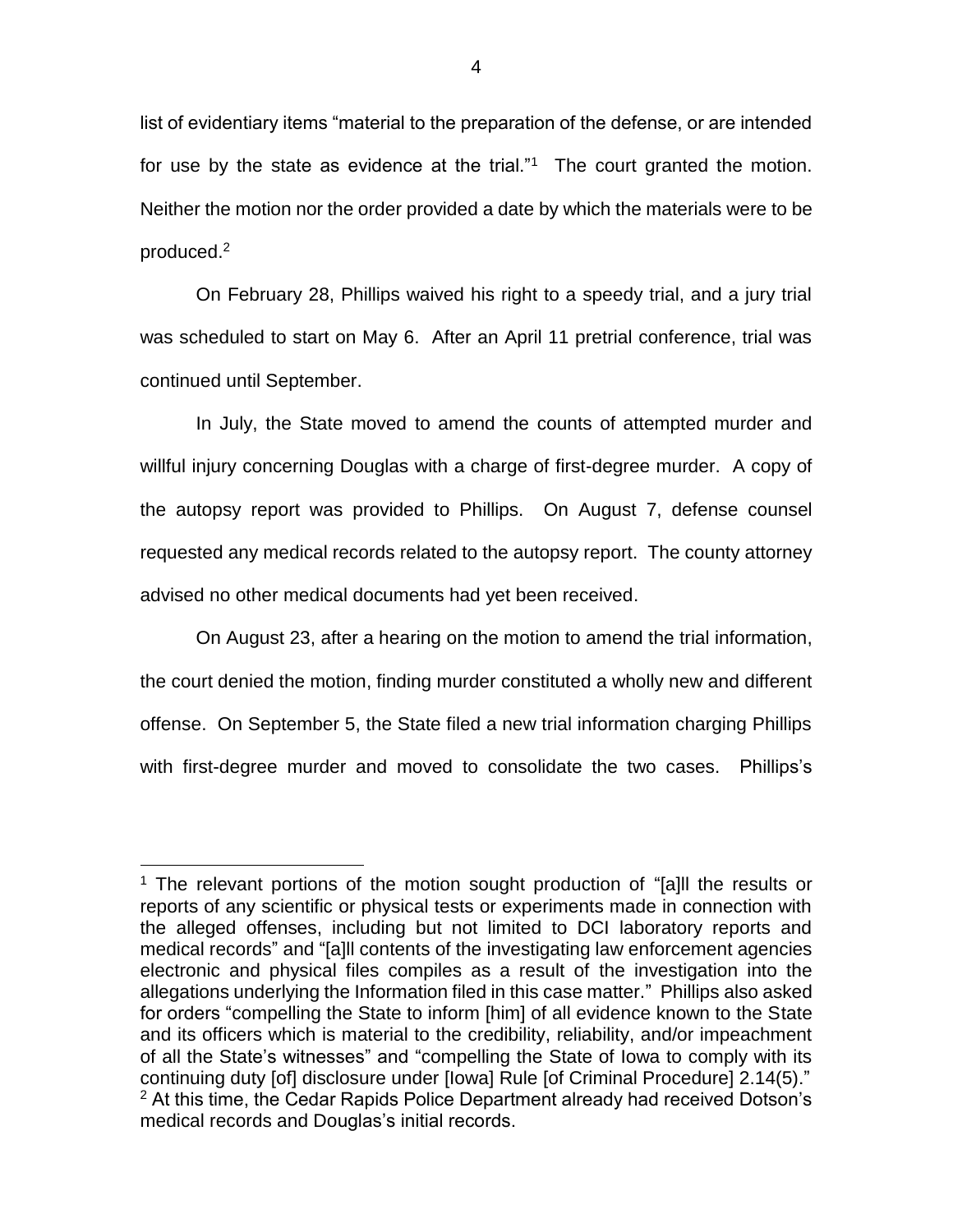counsel filed motions for discovery and depositions that same day. $3$  Counsel asked for medical records again at the September consolidation hearing.<sup>4</sup> On September 19, the court granted the motion to consolidate. On September 24, Phillips pleaded not guilty to the murder charge and demanded his right to a speedy trial. Trial was set for December 2.

At a November 8 pretrial conference, the State indicated it was still trying to obtain medical records; the resulting order noted outstanding depositions of medical witnesses and pending discovery of "medical records, cell phone records, interview videos, [and] body cam videos." Also on November 8, police provided copies of medical records to the county attorney. The deposition of the medical examiner was scheduled for November 21.

On November 18, defense counsel requested an up-to-date copy of all police reports and attachments. On November 19, the State filed notice of additional witnesses and minutes of testimony and provided Douglas's medical records—some 3000 pages—to Phillips. On November 20, the medical examiner provided Phillips with a list of the medical records relied upon during the autopsy but did not provide the records themselves due to privacy laws. Phillips cancelled the medical examiner's deposition, citing insufficient time to review the records and prepare. On November 22, a case management conference order noted all

 $\overline{a}$ 

<sup>&</sup>lt;sup>3</sup> This motion did not specifically request medical records, but it did request exculpatory evidence, materials relating to credibility or reliability of the State's witnesses, and law enforcement files.

<sup>&</sup>lt;sup>4</sup> The State's response indicates the Cedar Rapids Police Department received Douglas's medical records from the treating hospital on September 17. The police had Dotson's and Douglas's initial medical records by early February.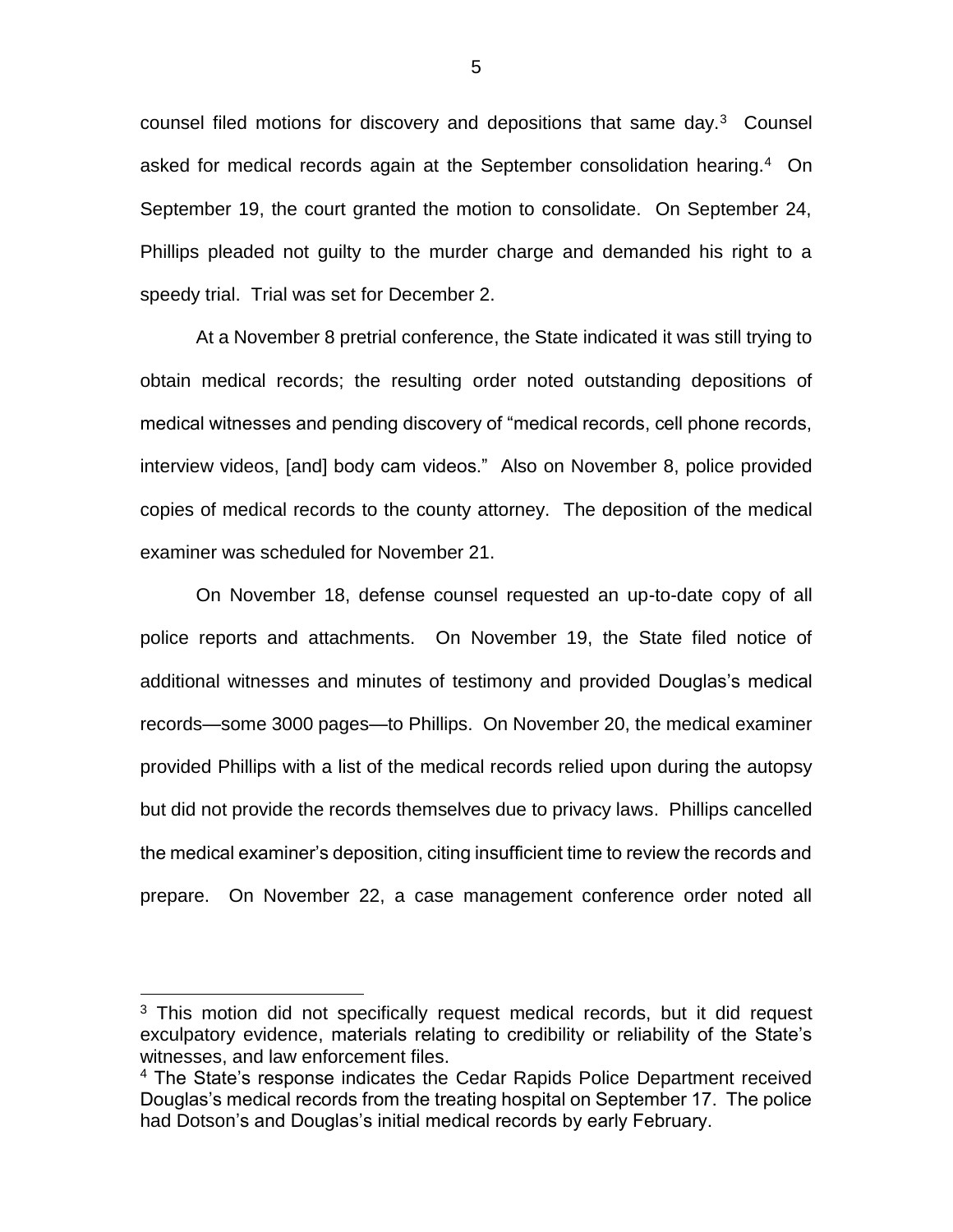discovery had been provided and no depositions were pending but Phillips had recently received medical records and was still reviewing them.

On November 25, Phillips moved for sanctions against the State for "failure to comply with discovery pursuant to the orders of the court and . . . the Iowa Rules of Criminal Procedure." In particular, Phillips took issue with the late disclosure of medical records. Phillips stated he requested the medical records several times since the initial charges but did not receive any documents until November 19, giving Phillips insufficient time to have a medical expert review the records and the medical examiner's opinion before the deposition. Phillips asked for sanctions suppressing the medical records and related testimony and dismissing the murder charge. The State answered it had accommodated each specific discovery request made by Phillips and it was not planning to introduce the medical records beyond the autopsy report at trial.

On November 27 the court held a hearing on the motion for sanctions. Among the concerns raised by the court was defense counsel not seeking the medical records from any source other than the county attorney, despite knowing the medical examiner and hospital had the documents months earlier. 5 The court also surmised suppression of all medical evidence was an extreme sanction. The court spoke directly with Phillips, who continued to demand his speedy trial even knowing his attorneys would not have more time to sort through the medical records.

 $\overline{a}$ 

6

<sup>&</sup>lt;sup>5</sup> The court specifically mentioned the option of filing a motion to compel seeking a court order for the medical examiner to provide the records.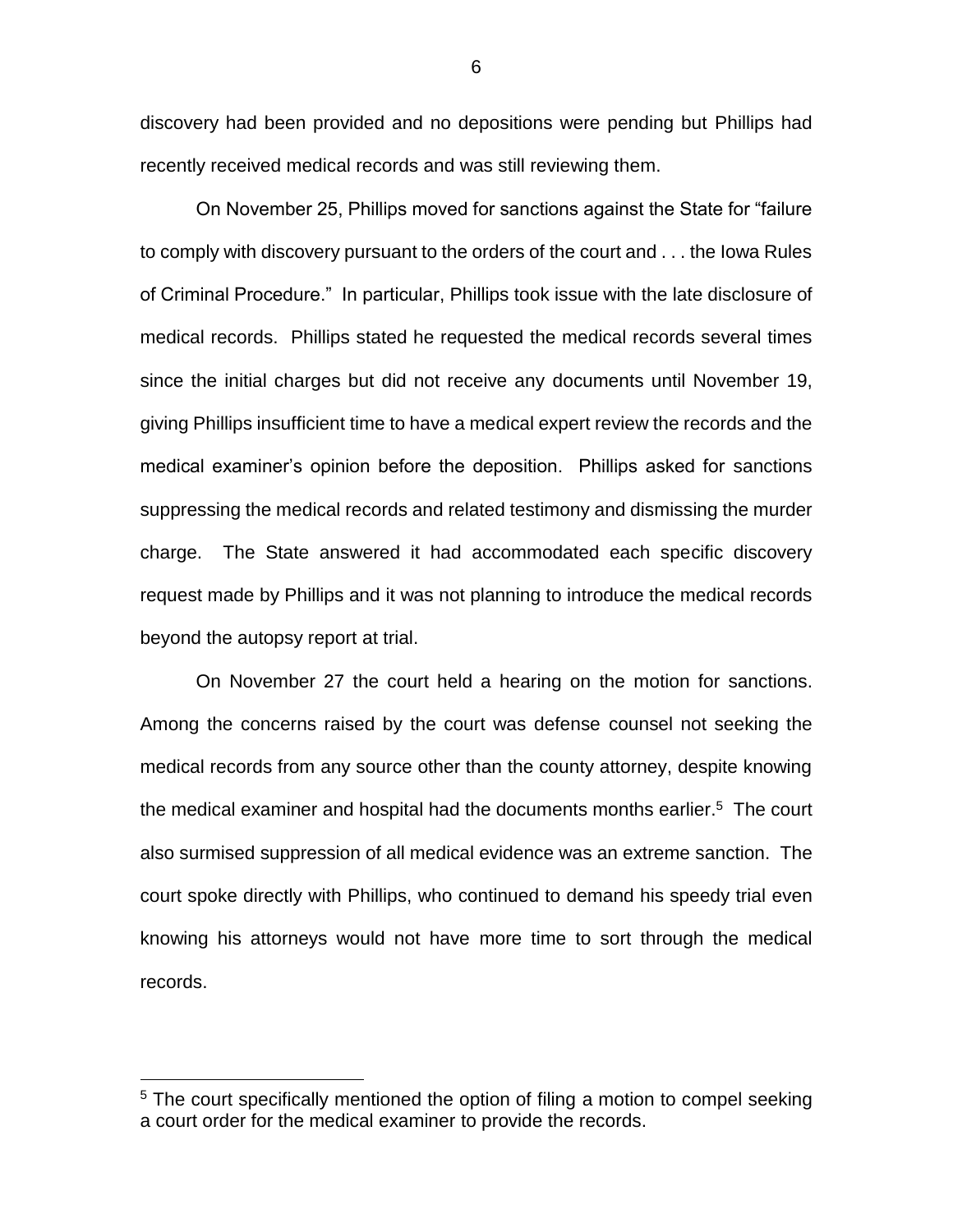On November 29, the court ruled that, although the February 6 order required the State to turn over medical records, none of the requests or orders included a date of compliance and the communications between the parties did not convey a sense of urgency to get the records. The court noted the medical examiner informed Phillips of which medical records were used in reaching the cause of death and determined prejudicial information would not be presented to the jury. While not condoning the State's delay in providing the documents to Phillips, the court found dismissing the charge or prohibiting the medical examiner from testifying about the cause of death or connection to a gunshot wound were not appropriate sanctions. The court required an offer of proof before the medical examiner's testimony to ensure Phillips was not prejudiced by the late production of the medical records.

During the jury trial, which began on December 2, Phillips's counsel discovered the produced medical records were missing a microbiology report identifying the bacteria found in Douglas's body—a major basis of the medical examiner's findings. Phillips filed a motion to compel production of the report on December 6. The court ordered the report be produced before the medical examiner's testimony. The State provided a copy of the report on December 9.

During Dotson's testimony on December 6, she mentioned having a private attorney. This private representation had not previously been disclosed to Phillips, though the State knew about it.<sup>6</sup> Phillips filed an application for a subpoena to

 $\overline{a}$ 

 $6$  The assistant county attorney prosecuting the case first communicated with Dotson's attorney around November 14 or 15. However, the county attorney was contacted by the private attorney on May 6, 2019.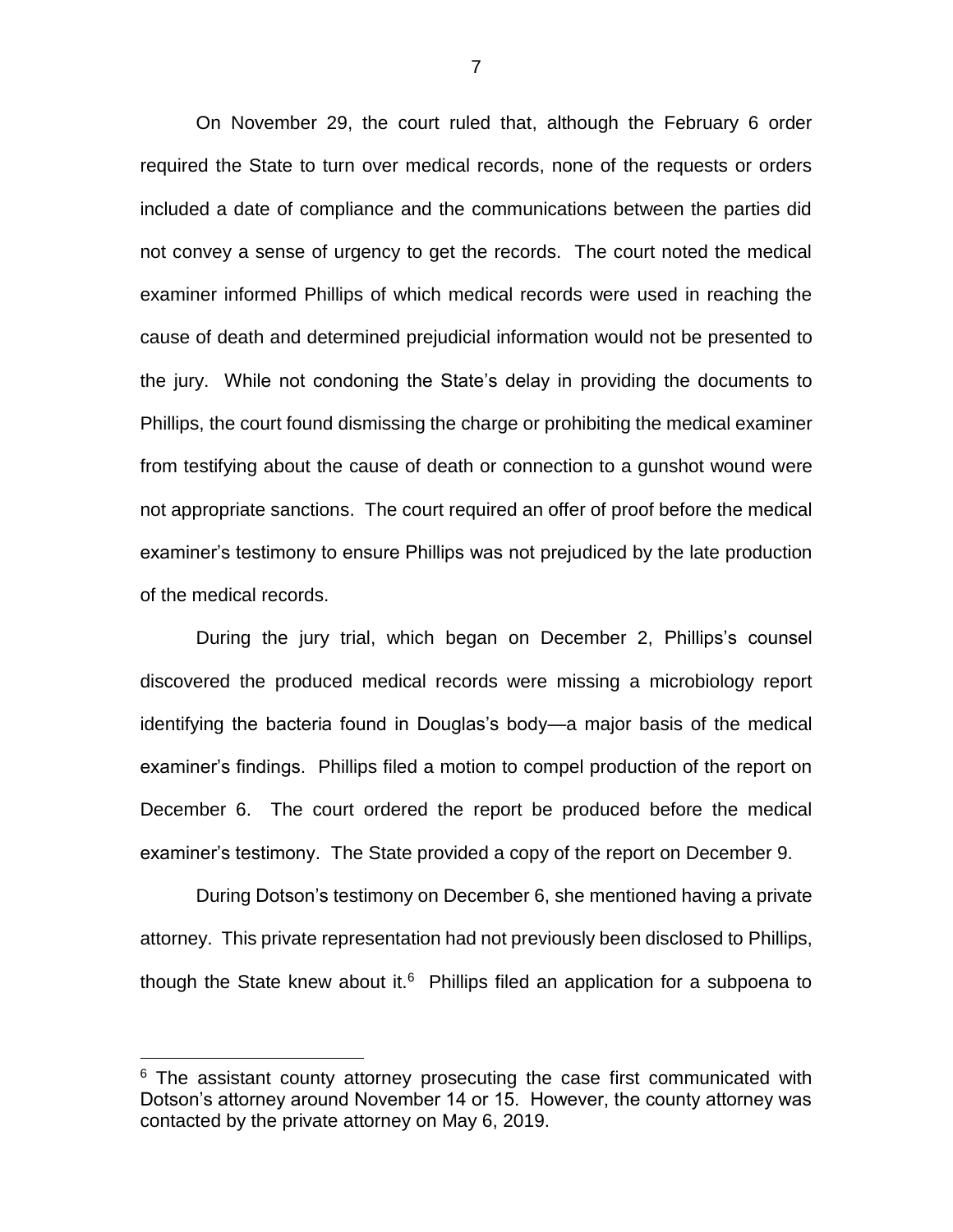obtain any communications between the State—both the county attorney's office and the Cedar Rapids Police Department—and Dotson's attorney referring "to any matter related to State v. Ezekiel Phillips." The court reviewed the communications in camera and redacted trial-strategy and work-product information before production to Phillips. On December 10, the court continued the trial one day so Phillips could investigate Dotson's civil suit and its potential impact.

On December 11, Phillips filed a motion to dismiss the entire case, citing discovery violations, prosecutorial misconduct, and attempted violation of his right to a speedy trial. The court held the State's failure to inform Phillips of the civil suit established a violation of the discovery order, noting the civil suit could suggest a financial incentive to Dotson for a conviction and undermine her credibility. The court prohibited the information in the additional minutes from being used in rebuttal or redirect as it related to the civil suit and would prejudice Phillips. The court also instructed the jury the State knew Dotson hired an attorney and did not disclose it to the defense, Dotson arguably had a financial incentive to testify against Phillips, and the jury could use the information in deciding whether to believe Dotson.

At the end of trial, Phillips moved for a mistrial based on the cumulative effect of the prejudicial statements made during the prosecutor's closing argument. The court denied the motion. The jury convicted Phillips of first-degree murder, attempted murder, willful injury causing serious injury, and going armed with intent.

Phillips filed a motion for new trial on grounds the verdict was contrary to the weight of the evidence, potential juror bias was not properly investigated, the court erred in limiting cross examination of an investigator, the court erred in

8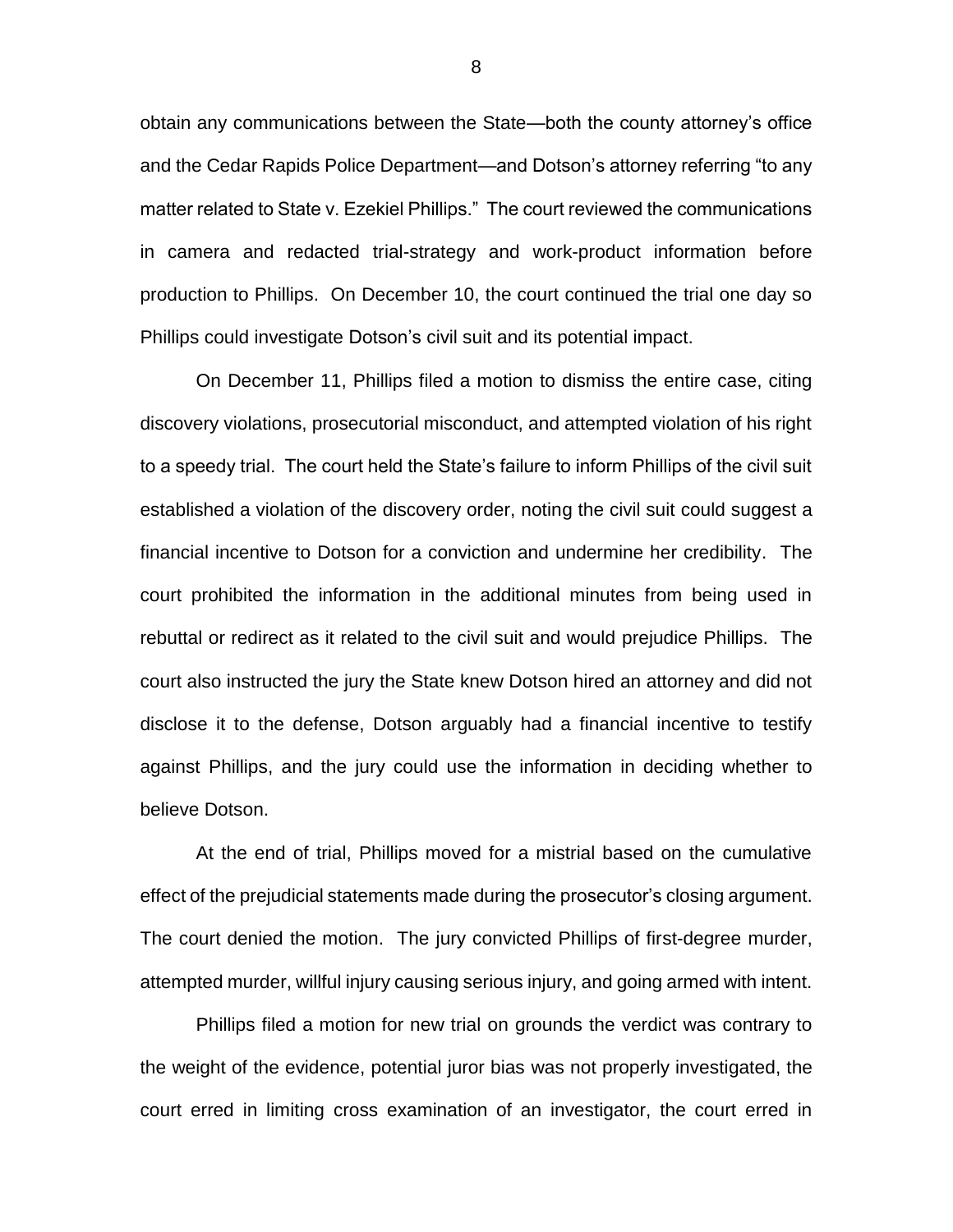denying a mistrial based on the State's improper statements in closing arguments, and the court erred in denying sanctions and dismissal based on the State's discovery violations. The court denied the motion. Relevant to this appeal, the court found any improper statements during closing arguments were not designed to inflame the passions of the jury to the level addressed in *State v. Graves*, 668 N.W.2d 860 (Iowa 2003), and the court previously corrected the discovery violation caused by suppression of the civil suit information and provided an appropriate level of sanctions for the discovery violations.

Phillips appeals, asserting the court failed to adequately sanction the State for its violation of discovery orders, failure to disclose favorable evidence, and pattern of repeated prosecutorial misconduct. He also maintains the court abused its discretion in denying his motions for mistrial or a new trial.

## **III. Standard of Review**

 $\overline{a}$ 

"We review rulings on general evidentiary issues . . . for an abuse of discretion." *State v. Belken*, 633 N.W.2d 786, 793 (Iowa 2001). "[D]iscovery matters are committed to the sound discretion of the trial court, and are reviewable only upon an abuse of that discretion. Error in the administration of discovery rules is not reversible absent a demonstration that the substantial rights of the defendant were prejudiced." *State v. Clark*, 814 N.W.2d 551, 563 (Iowa 2012) (citation omitted). Claims of a *Brady* violation are constitutional and reviewed de novo.<sup>7</sup> *DeSimone v. State*, 803 N.W.2d 97, 102 (Iowa 2011). "Trial courts have broad

<sup>7</sup> *See Brady v. Maryland*, 373 U.S. 83, 87 (1963) (holding failure of prosecution to disclose evidence that may be favorable to the accused is a violation of the Due Process Clause of the Fourteenth Amendment).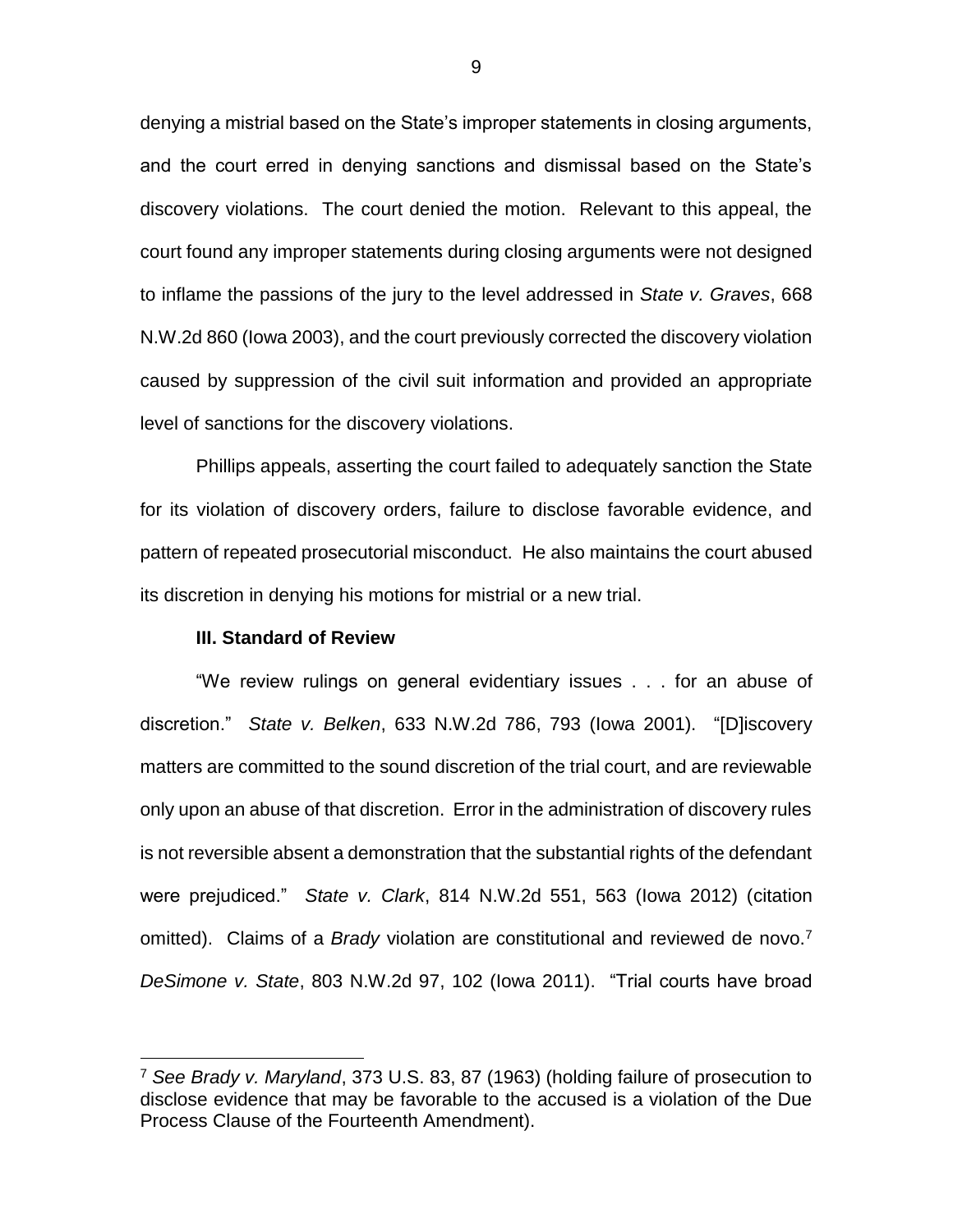discretion in ruling on claims of prosecutorial misconduct and we review such rulings for an abuse of discretion." *State v. Plain*, 898 N.W.2d 801, 810 (Iowa 2017) (citation omitted).

"This court will not find an abuse of discretion 'unless the defendant shows that the trial court's discretion was exercised on grounds clearly untenable or clearly unreasonable.'" *State v. Piper*, 663 N.W.2d 894, 901 (Iowa 2003) (citation omitted), *overruled on other grounds by State v. Hanes*, 790 N.W.2d 545, 551 (Iowa 2010).

## **IV. Analysis**

**A. Discovery violations.** "A criminal defendant has no due process right to pretrial discovery." *Clark*, 814 N.W.2d at 561. But our rules of criminal procedure do allow discovery subject to reasonable regulation by the court. *See*  Iowa R. Crim. P. 2.14; *Clark*, 814 N.W.2d at 563. "Our rules of discovery exist to avoid . . . surprise" and are meant to make the trial "a fair contest with the basic issues and facts disclosed to the fullest practicable extent." *Whitley v. C.R. Pharmacy Serv., Inc.*, 816 N.W.2d 378, 386 (Iowa 2012) (citations omitted). "Consistent with the discovery rules in general, the duty to supplement seeks to clarify issues prior to trial, avoid surprise to parties, and allow a complete opportunity to prepare for trial." *Id.*; *see* Iowa R. Crim. P. 2.14(5) (noting parties have a continuing duty to disclose).

Phillips asserts the State violated discovery rules through late disclosure of Douglas's medical records and infringed on his right to a fair trial by failing to disclose Dotson's civil suit as required under *Brady*, 373 U.S. at 87.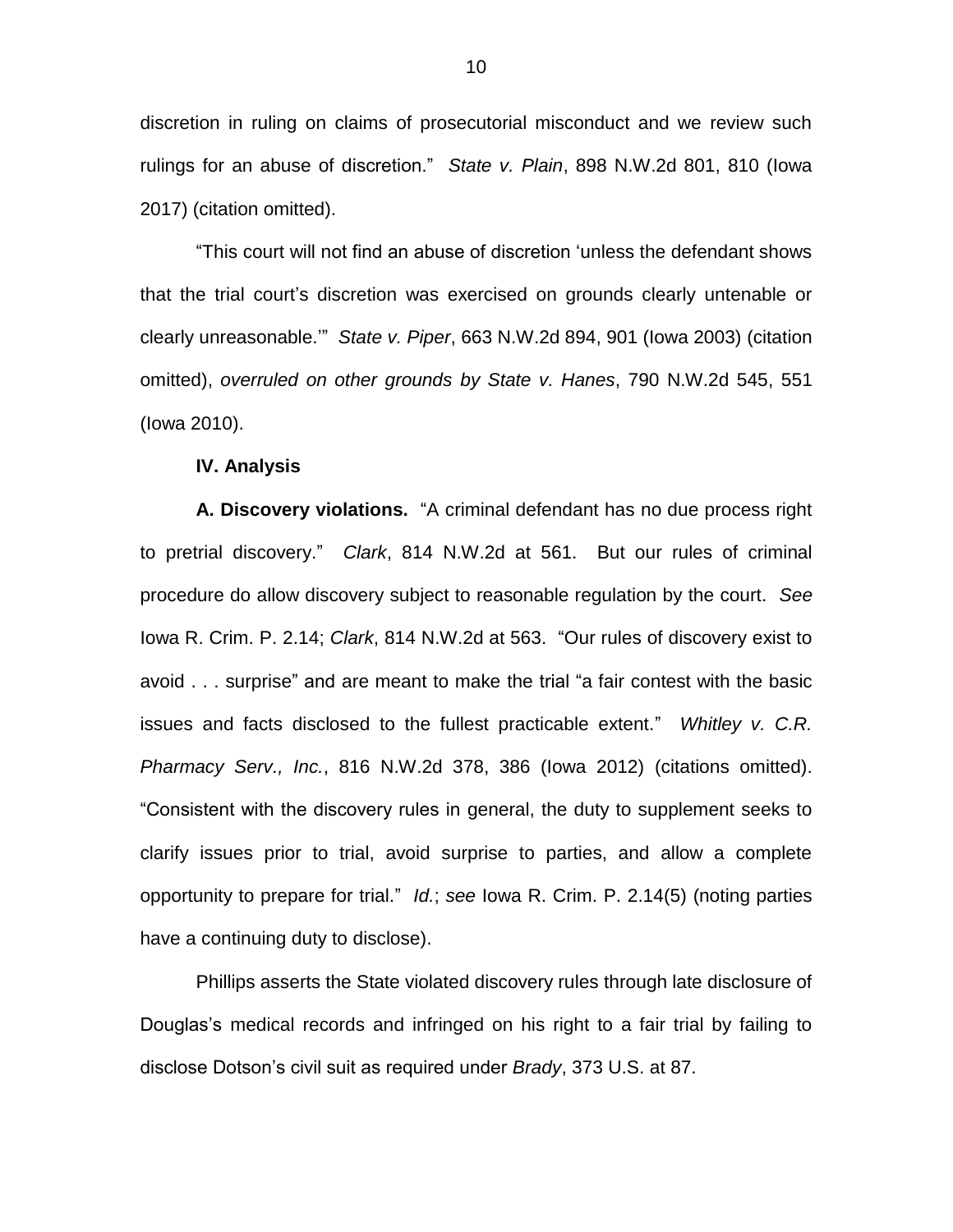*1. Medical Records.* Phillips claims any testimony based on the medical records—including by the medical examiner—should have been suppressed as a sanction for the State's failure to promptly provide medical records during the discovery process. Phillips claims the court should have dismissed the murder charge with prejudice, suppressed the medical examiner's testimony with respect to the microbiology report, or granted a mistrial. The court concluded, although the medical records should have been produced to the defendant earlier, the State did not violate a discovery order or the rules of criminal procedure. The court further determined that even assuming a discovery violation occurred, the requested sanctions of dismissal or suppression were excessive.

When the microbiology report was found to be missing from discovery during trial, the court delayed trial by one day, allowing Phillips time to prepare for the medical examiner's testimony. *See State v. Payne*, No. 16-1672, 2018 WL 1182624, at \*10–11 (Iowa Ct. App. Mar. 7, 2018) ("Although the State's actions may have delayed the preparation efforts of [defendant's] counsel, the late disclosures did not prejudice the actual presentation of [his] defense.").

At trial, an offer of proof was made with the medical examiner prior to her testimony before the jury. In answer to a question from the court, the medical examiner testified, "[I]n terms of the mechanism of death, I purely used my autopsy findings. But the medical records assisted in determining what injury led to my autopsy findings." After a renewed request by Phillips to limit the medical examiner's testimony, the court again found no discovery violation and determined even if a violation occurred, exclusion of the examiner's testimony was not an appropriate sanction.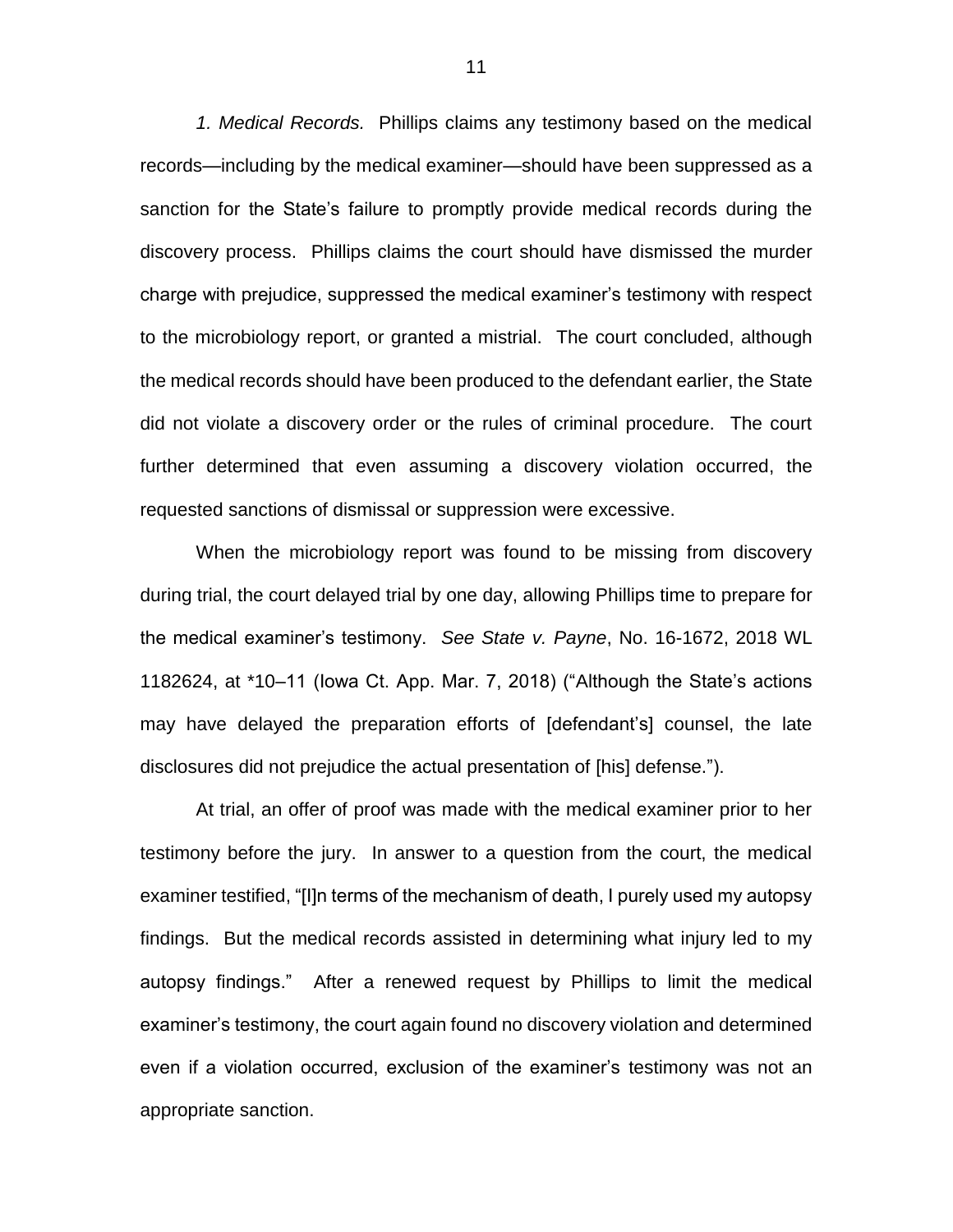This is not a case where the State had the records in its possession and intentionally withheld them. That said, we do not condone the State's laissez-faire approach to obtaining medical records both for preparing their own case and in providing known discoverable items to Phillips. The prosecutor may have stuck within the letter of discovery requirements, but the State did not embody the spirit of making the trial "a fair contest with the basic issues and facts disclosed to the fullest practicable extent." *Whitley*, 816 N.W.2d at 386 (citation omitted). "The prosecution 'has a duty to learn of any favorable evidence known to . . . others acting on the government's behalf in the case . . . .'" *DeSimone*, 803 N.W.2d at 103 (first alteration in original) (citation omitted); *see also* American Bar Association Standards for Criminal Justice: Prosecution Function 3-5.4(a)–(c) (4th ed. 2017) (providing the prosecutor has a duty to "diligently seek to identify" and "make timely disclosure to the defense of information" that might negate guilt, mitigate, impeach government witnesses or evidence, or reduce punishment, and to advise other government agencies (including law enforcement) "of their continuing duty to identify, preserve, and disclose to the prosecutor" such information). The State's lack of diligence in seeking the medical records or identifying potentially exculpatory information does not embody the high standards to which we hold our prosecutors. *See Graves*, 668 N.W.2d at 870 ("[W]hile a prosecutor is properly an advocate for the State within the bounds of the law, the prosecutor's primary interest should be to see that justice is done, not to obtain a conviction.").

However, this is also not a case where the defense had no reason to know medical records existed to excuse its own lack of diligent pursuit of the records.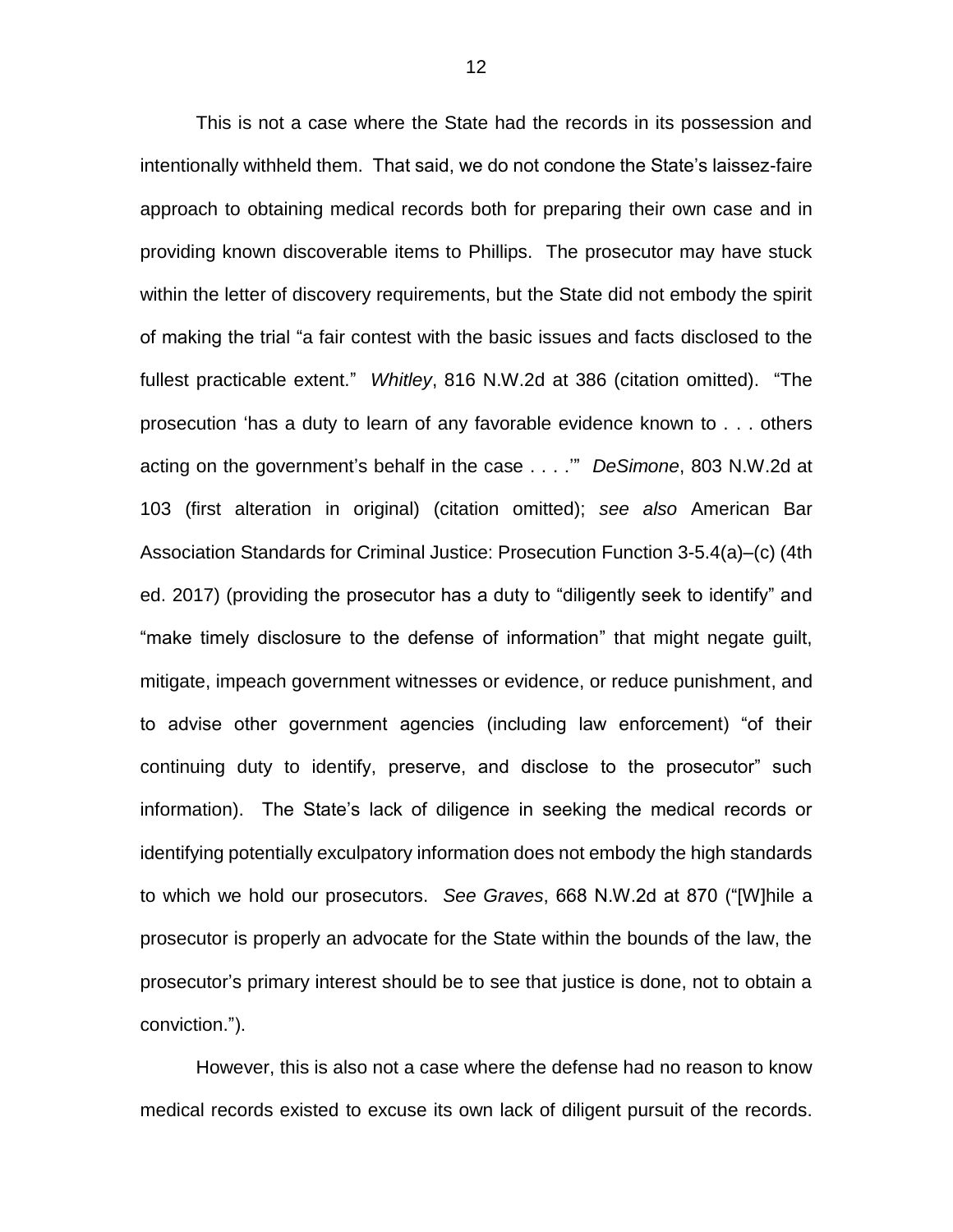The delay between the shooting and Douglas's death, as well as the infection causation findings in the autopsy report, should have created a sense of urgency in Phillips to seek the medical records and possibly retain an expert. While a defendant has limited options to access a victim's medical records, the records were known to exist for more than six months before Phillips's pretrial motion for sanctions, and the autopsy report was provided to Phillips more than four months before trial. Phillips did not seek a new order to compel with a production date included. He did not seek a subpoena of the records on his own, as would be his right, instead waiting for the State to provide the records. He waited to bring the alleged discovery violation to the court's attention until shortly before trial, claimed to not have enough time to properly address the records, and refused to waive his right to a speedy trial. The State complied with the discovery orders from the court. The court did not abuse its discretion in concluding there was no sanctionable discovery violation.

*2. Civil Suit.* When making a *Brady* violation claim, Phillips "must prove by a preponderance of the evidence '(1) the prosecution suppressed evidence; (2) the evidence was favorable to the defendant; and (3) the evidence was material to the issue of guilt.'" *DeSimone*, 803 N.W.2d at 103 (citation omitted). The prosecutor "has a duty to learn any favorable evidence known to . . . others acting on the government's behalf, including the police," and a duty to disclose the information regardless of whether the defendant requested it. *Id.* (alteration in original) (citation omitted)*.* "Nondisclosure of evidence is the touchstone for suppression; the good or bad faith of the prosecutor is not relevant." *Id.* If defense counsel was "aware of the potentially exculpatory nature of the evidence and its existence," then

13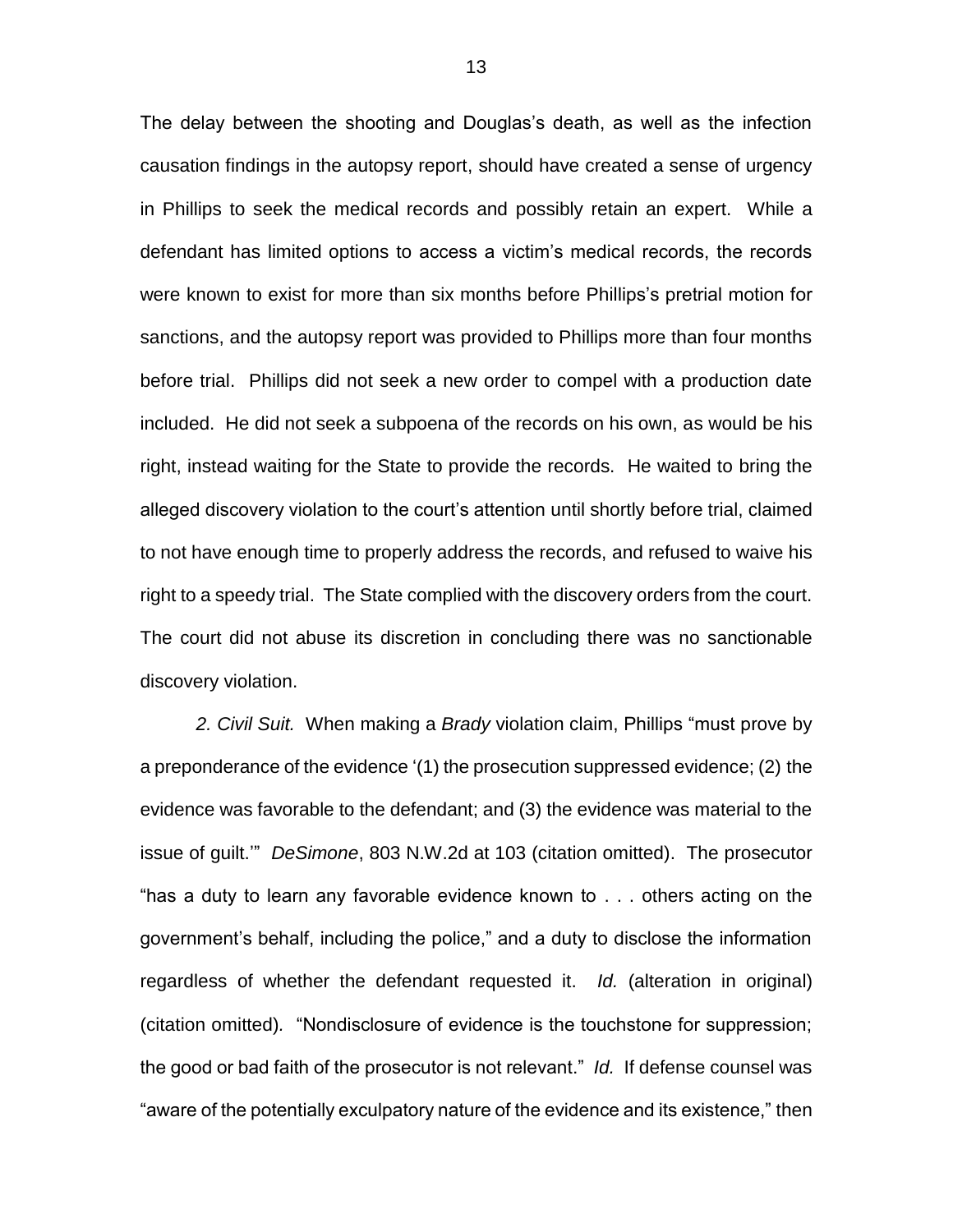"the evidence is not considered suppressed." *Id.* (citation omitted).A defendant must show prejudice from the delay in disclosure of *Brady* material to establish a constitutional violation. *Clark*, 814 N.W.2d at 563.

The State failed to timely disclose its knowledge of Dotson's civil suit. However, Phillips failed to prove he was prejudiced by the late disclosure. Under the circumstances of this case—Dotson's civil suit was against a third party (the owner of the building) instead of Phillips and was not dependent on his guilt—the court's instruction regarding the State's failure to disclose and Dotson's potential financial incentive relating to her credibility was an appropriate remedy.

**B. Prosecutorial misconduct.** "The prosecutor's duty to the accused is to 'assure the defendant a fair trial' by complying with 'the requirements of due process throughout the trial.'" *Graves*, 668 N.W.2d at 870 (citation omitted). "The initial requirement for a due process claim based on prosecutorial misconduct is proof of misconduct." *Id.* at 869. We recognize a distinction between prosecutorial misconduct and prosecutorial error:

While prosecutorial misconduct involves either the prosecutor's reckless disregard of a duty to comply with the applicable legal standard or obligation, or a prosecutor's intentional statements in violation of an obvious obligation, standard, or applicable rule, prosecutorial error is based on human error or the exercise of poor judgment.

*State v. Coleman*, 907 N.W.2d 124, 139 (Iowa 2018). To establish prosecutorial misconduct, a defendant "must show the prosecutor acted with reckless disregard of this duty or intentionally made statements in violation of an obvious obligation, legal standard, or applicable rule that went beyond an exercise of poor judgment." *Id.* Prosecutorial misconduct includes: "questioning witnesses about others'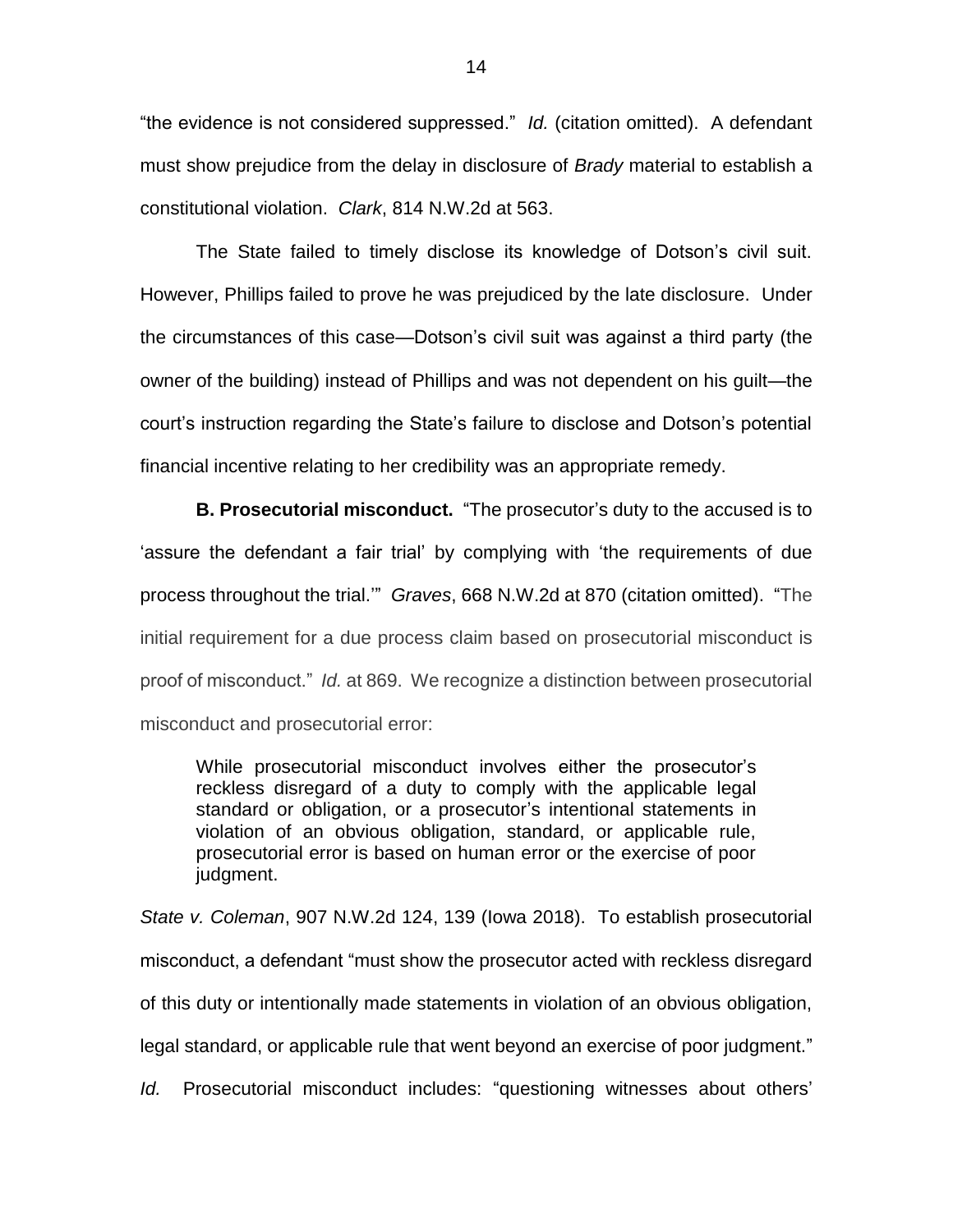deceit, distorting testimony, making unsupported statements during closing argument, stating the defendant lied during testimony, diverting the jury from deciding the case based on the evidence, making other inflammatory or prejudicial statements about the defendant, and more." *State v. Schlitter*, 881 N.W.2d 380, 393 (Iowa 2016).

"The second required element [of a prosecutorial misconduct claim] is proof the misconduct resulted in prejudice to such an extent that the defendant was denied a fair trial." *Graves*, 668 N.W.2d at 869*.* "We consider (1) the severity and pervasiveness of the misconduct; (2) the significance of the misconduct to the central issues in the case; (3) the strength of the State's evidence; (4) the use of cautionary instructions or other curative measures; and (5) the extent to which the defense invited the misconduct." *Id.* (citations omitted).

Phillips asserts the multiple alleged discovery violations constituted "a pattern of intentional and purposeful concealment of evidence," including exculpatory evidence, which demonstrated a breach of prosecutorial duties and misconduct. Phillips also claims the prosecutor committed misconduct during closing arguments by arguing facts not in evidence and by attempting to inflame the passions of the jury through argument and visual aids. Phillips asserts the cumulative effect of this misconduct should have resulted in a mistrial or the court granting a new trial.

*1. Discovery violations.* We noted our concerns with the prosecutor's diligence above, but Phillips has not established the prosecutor exhibited reckless disregard or intentionally withheld discovery. Thus, he failed to establish prosecutorial misconduct. Moreover, the district court took appropriate action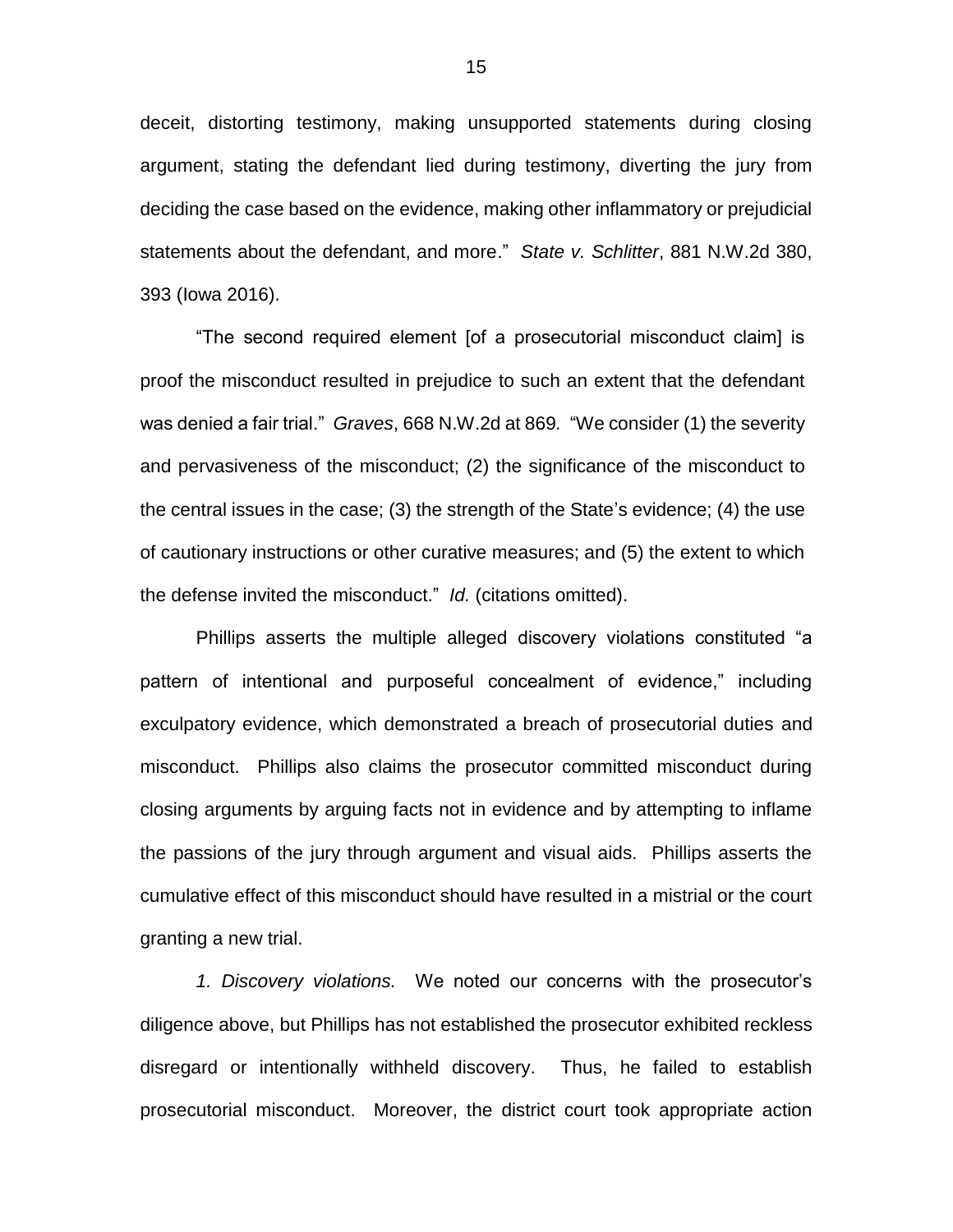relating to the State's failing to disclose the complaining witness's civil suit, and we have already determined there was no sanctionable discovery violation. The trial court did not abuse its discretion in denying Phillips a mistrial or new trial based on prosecutorial misconduct relating to the alleged discovery and *Brady* violations.

*2. Closing argument misconduct.* Phillips claims the prosecutor committed misconduct during closing arguments by arguing facts not in evidence, vouching for witnesses' truthfulness, and attempting to inflame the passions of the jury through argument and visual aids.

"We start with the principle that, in closing arguments, counsel is allowed some latitude. Counsel may draw conclusions and argue permissible inferences which reasonably flow from the evidence presented. However, counsel has no right to create evidence or to misstate the facts." *State v. Carey*, 709 N.W.2d 547, 554 (Iowa 2006) (edited for readability) (citations omitted).

*A. Additional Facts.* Phillips claims the State argued facts not in evidence during closing arguments about the livestream video and Dotson's civil suit. During the trial, the court specifically ruled that while the State could recall Dotson to testify as to her knowledge about the livestream video broadcast the night of the shooting, the court did not "want her testifying to any insinuations as to anybody who specifically would have seen it." The State did not recall Dotson.

However, the prosecutor referred to social media during closing arguments. Concerning specific intent, the prosecutor stated, "[T]here's no other reason to pick up a loaded gun and go to your ex-girlfriend's house and to open fire after you find out that there's a new man with her that night through social media." In discussing going armed with intent, the prosecutor stated, "Why else would you pick up a gun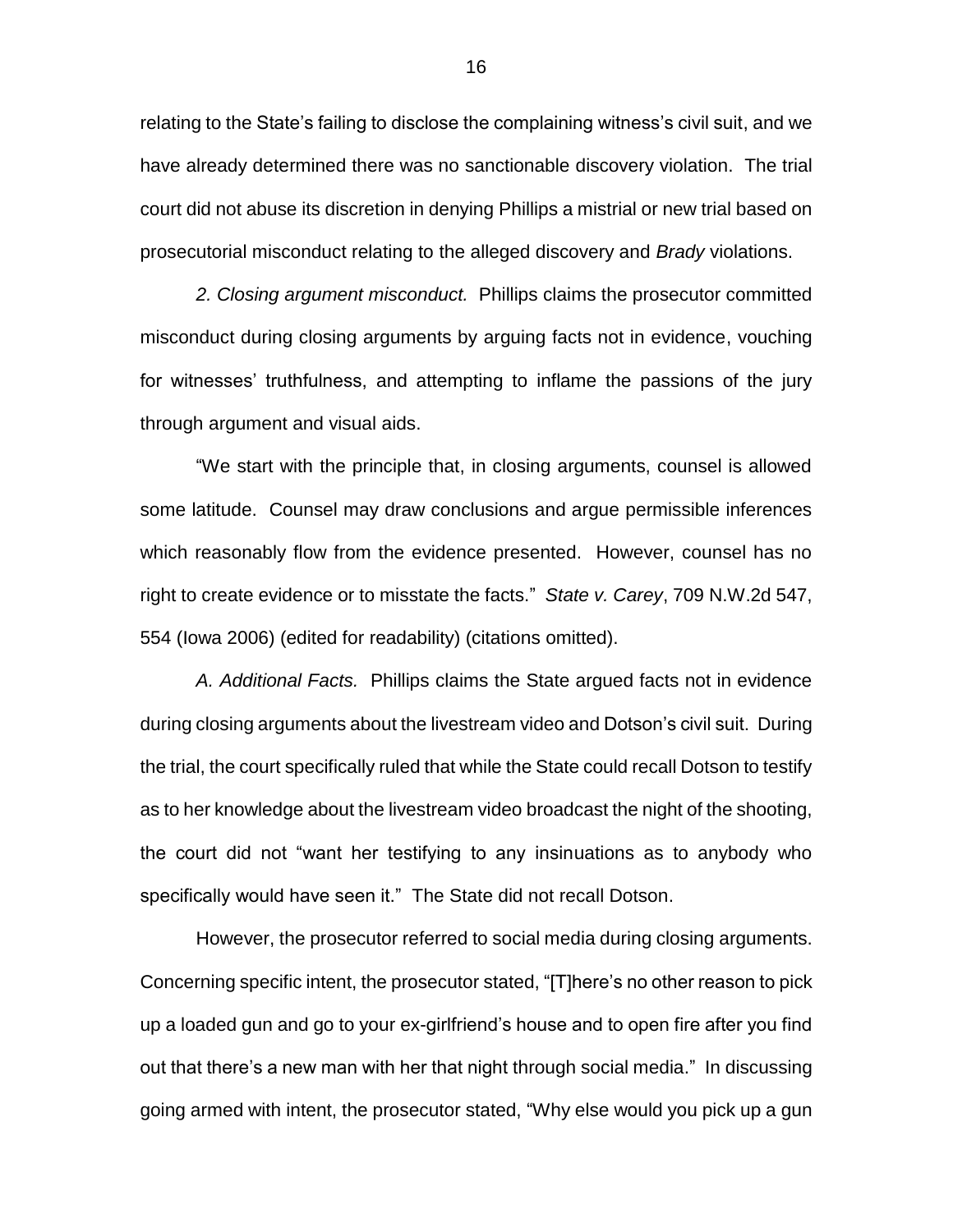and drive to someone's house in the middle of the night after your ex was on social media at [the store] with another man?" Then, during rebuttal the prosecutor again implied the link:

The defendant told . . . [a police investigator] that he had heard about this incident on social media. Well guess what was broadcast on social media a couple hours before the shooting?

[Objection and bench conference] As I was saying, the defendant told [a police investigator] that he had heard about the shooting on social media. Well, guess who was broadcast hanging out with Tyrice Douglas at [the store] on social media a couple hours before the shooting; Mone Dotson.

After Phillips again objected to the rebuttal statements, the court reminded the jury, "[I]t's your recollections of the evidence that matters and that the arguments of the attorneys are their arguments, per my admonition prior to the closing arguments, as well as the jury instructions." While there was testimony during trial about the livestream video being made, there was no evidence presented that Phillips saw the video.

Phillips's counsel was the first to mention Dotson's civil suit during closing. First, defense counsel told the jury the "prosecutor hid from the defense evidence that would have beared directly on her credibility; evidence they had a duty to disclose to us that would bear directly on her truthfulness in front of you." Later, Phillips's counsel mentioned the jury instruction about Dotson's civil suit and explained it was important because it "means that people had an opportunity to show her these photographs, to go over her testimony." Counsel further said, "[T]hat's not magic. That's not corroboration. That's preparation. She was coached either by her own civil attorneys or by the State. That's not evidence that you should consider as corroboration."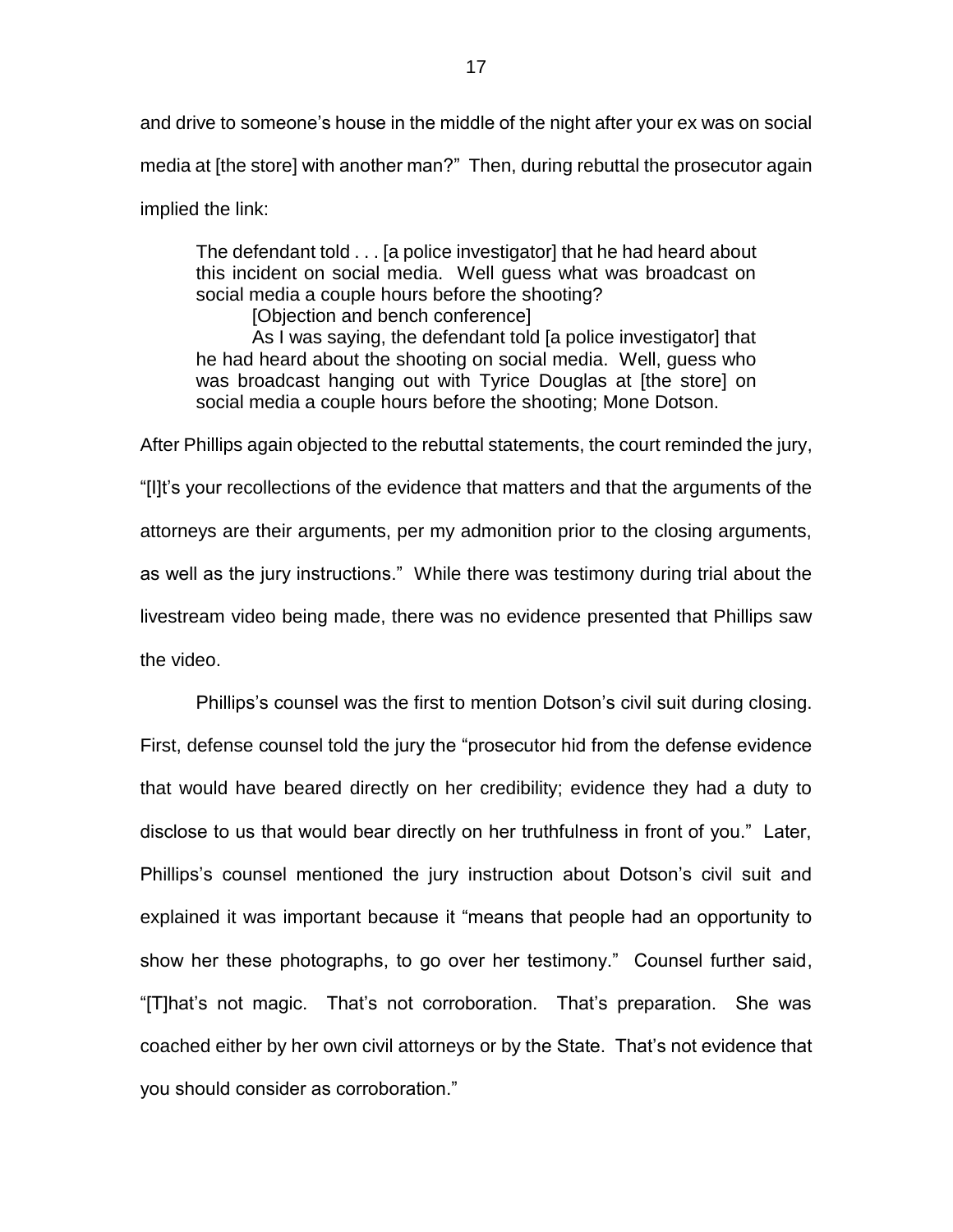In its rebuttal closing, the State addressed the civil suit directly:

Secondly, the civil suit that they talked about this conspiracy theory that somehow we colluded to change Ms. Dotson's testimony so that it would help her somehow in a lawsuit, completely irrelevant as to the identification of the defendant. A shooting victim has the right to sue the building owner of where she lives if they feel that—

[Objection and bench conference]

As I was saying, Ms. Dotson's civil suit has no relevance whatsoever when it comes to her testimony.

After Phillips's closing and the State's rebuttal, the court made a formal record about the civil suit and livestream video objections. The court noted it sustained the civil suit objection and directed the prosecutor to speak in generalities. The court ruled the social media statements were "an inference [the prosecutor] was drawing from the evidence" and did not find them improper.

While some of the prosecutor's remarks—particularly about social media may have approached or blurred the edge of the evidence presented to the jury, Phillips failed to establish he was prejudiced to an extent he was denied a fair trial. Using the prejudice factors from *Graves*, neither the social media nor civil suit explanation were severe or pervasive, the State otherwise presented strong evidence, and the court sustained both objections and cautioned the jury. *See* 668 N.W.2d at 869*.* The civil suit explanation was in response to the defense's credibility argument during closing. *See id.* Evaluated in the context of both sides' closing arguments and the whole trial, the contested statements did not constitute unfairly prejudicial prosecutorial misconduct.

*B. Inflammatory language and vouching.* Phillips's other claims of prosecutorial misconduct are that the State improperly used inflammatory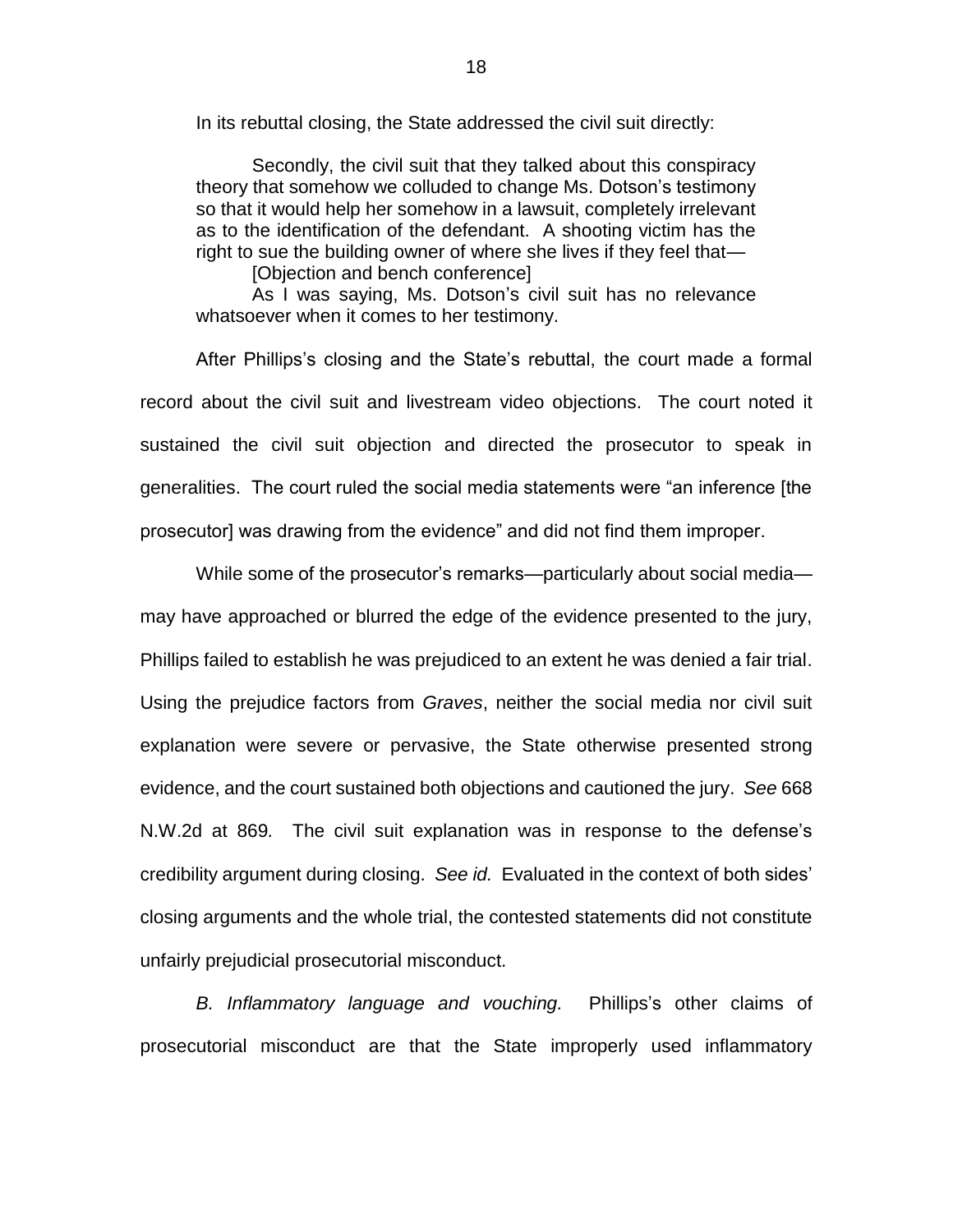language and visual aids and vouched for Dotson's and Nathan's credibility during closing arguments.

A prosecutor is not permitted to use argument to vouch for a witness's credibility or "to make inflammatory or prejudicial statements regarding a defendant in a criminal action." *Id.* at 874 (citation omitted). "The governing principle does not preclude all personalized remarks; it merely precludes those that do not appear to be based on the evidence." *State v. Williams*, 334 N.W.2d 742, 745 (Iowa 1983). "[M]isconduct does not reside in the fact that the prosecution attempts to tarnish the defendant's credibility or boost that of the State's witnesses; such tactics are not only proper, but part of the prosecutor's duty." *Carey*, 709 N.W.2d at 556. "Instead, misconduct occurs when the prosecutor seeks this end through unnecessary and overinflammatory means that go outside the record or threaten to improperly incite the passions of the jury." *Id.*

The State started its closing argument with strong language:

You are the only people in the world who will ever be able to do justice in this case; to do justice for Mone Dotson and for Tyrice Douglas for what happened to them about one year ago when they were brutally ambushed in the middle of the night by a man in a jealous rage.

. . . . You've seen the carnage, the two naked bodies riddled with bullets while they were defenseless in bed. This was a massacre.

[Objection and bench conference]

. . . .

In a split second, as I was saying, a romantic encounter between two young lovers turned into a night of terror and left [Dotson] and [Douglas] fighting for their lives. Tyrice Douglas, a young father, left to suffer in a pool of his own blood. Then he went on to suffer for months from the shooting and then he was gone forever from this earth at the young age of twenty-seven.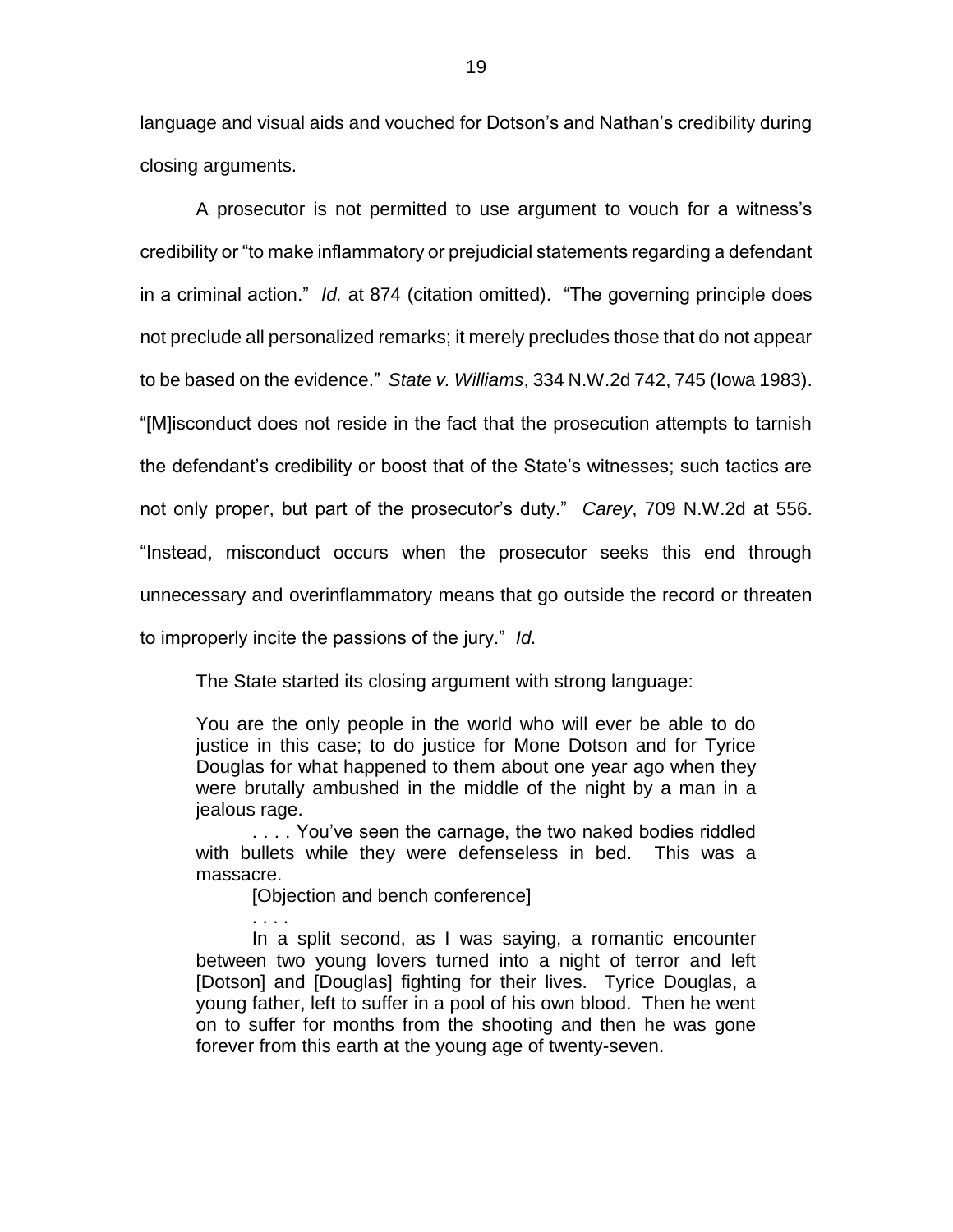The State ended its closing argument by saying, "The defendant ruthlessly shot into the naked bodies of Mone Dotson and Tyrice Douglas, tearing through tissues and bones, leaving a trail of destruction that caused [Douglas] to die." As the State ended its argument, it displayed a picture of Douglas standing with his children next to a picture of Douglas dead on a gurney.

In addition, throughout closing and rebuttal arguments the prosecutor made statements Phillips characterizes as vouching. These comments included, "It's exactly what [Dotson] said happened, because she remembers and because she's telling the truth." The prosecutor also said multiple times Dotson and Nathan had no reason to lie because they thought they were about to die. Phillips's counsel then responded by saying Dotson and Nathan embellished their stories, Dotson made up her story, and Nathan "was not truthful."

After the State's closing argument, Phillips moved for a mistrial based on the prosecutor's use of inflammatory language, display of the picture of Phillips's children next to the picture of him on a gurney, and vouching for Dotson's and Nathan's credibility during the argument. The court "didn't view the statements to be attempting to inflame the passions of the jury in order to then overcome their passions so that they would not look at the evidence." The court did not approve of the "to do justice for the victims" statement at the beginning of the closing, but found it was not sufficient to warrant a mistrial or prevent a fair trial. The court offered to refer the jury to an instruction on their duties<sup>8</sup> and tell them their job is not to do justice for a specific individual. The court further held:

 $\overline{a}$ 

<sup>&</sup>lt;sup>8</sup> Instruction 8 outlined the duties of the jurors: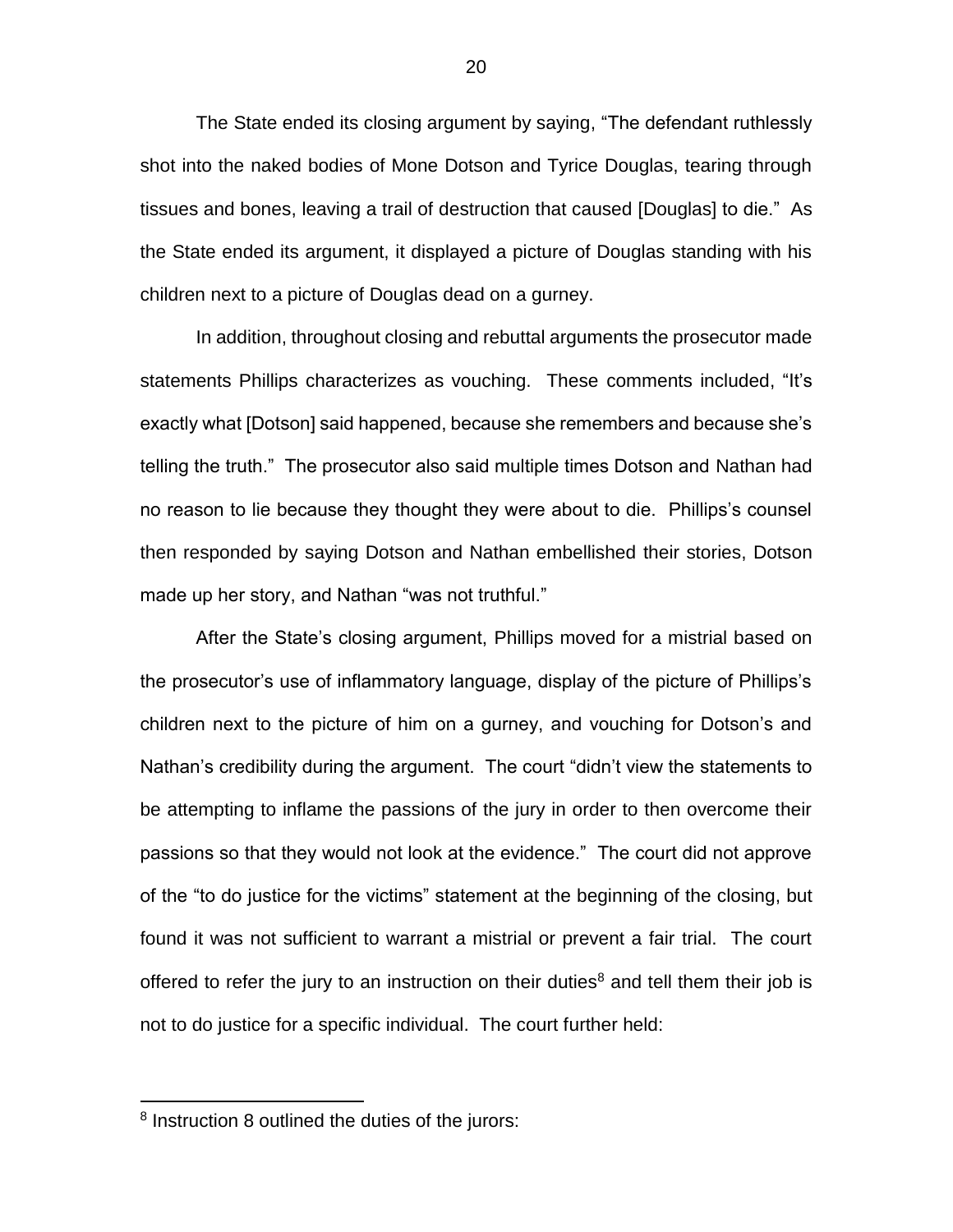In terms of vouching, it did not appear to the court that the State did impermissible vouching. It did appear that she was arguing it from the evidence. I didn't hear anything that—where [the prosecutor] insinuated she knew something the jury didn't or was personally vouching for . . . these witnesses.

The court overruled the motion for mistrial.

 $\overline{a}$ 

Considering the crimes involved and the evidence presented during the trial, we cannot say the graphic terms used in the prosecution's closing are unfair or a mischaracterization of the evidence. The statements were vivid but described the crime and were not denunciations of the defendant. While the prosecution may have approached the line, we do not find the court abused its discretion in finding the line was not crossed. *See Williams*, 334 N.W.2d at 746. The court's admonition regarding the "do justice" comment instead of declaring a mistrial was not an abuse of discretion.

The objected-to pictures displayed during the State's closing argument had been admitted into evidence during trial. "[C]ounsel may reasonably display exhibits which are in evidence." *State v. Pepples*, 250 N.W.2d 390, 396 (Iowa 1977). We agree the manner in which the prosecutor displayed the exhibits gives some cause to question the reasonableness of the display, but it did not warrant a finding of misconduct.

As you consider the evidence, do not be influenced by any personal sympathy, bias, prejudices or emotions. Because you are making very important decisions in this case, you are to evaluate the evidence carefully and avoid decisions based on generalizations, gut feelings, prejudices, sympathies, stereotypes, or biases. The law demands that you return a just verdict, based solely on the evidence, your reason and common sense, and these instructions. As jurors, your sole duty is to find the truth and do justice.